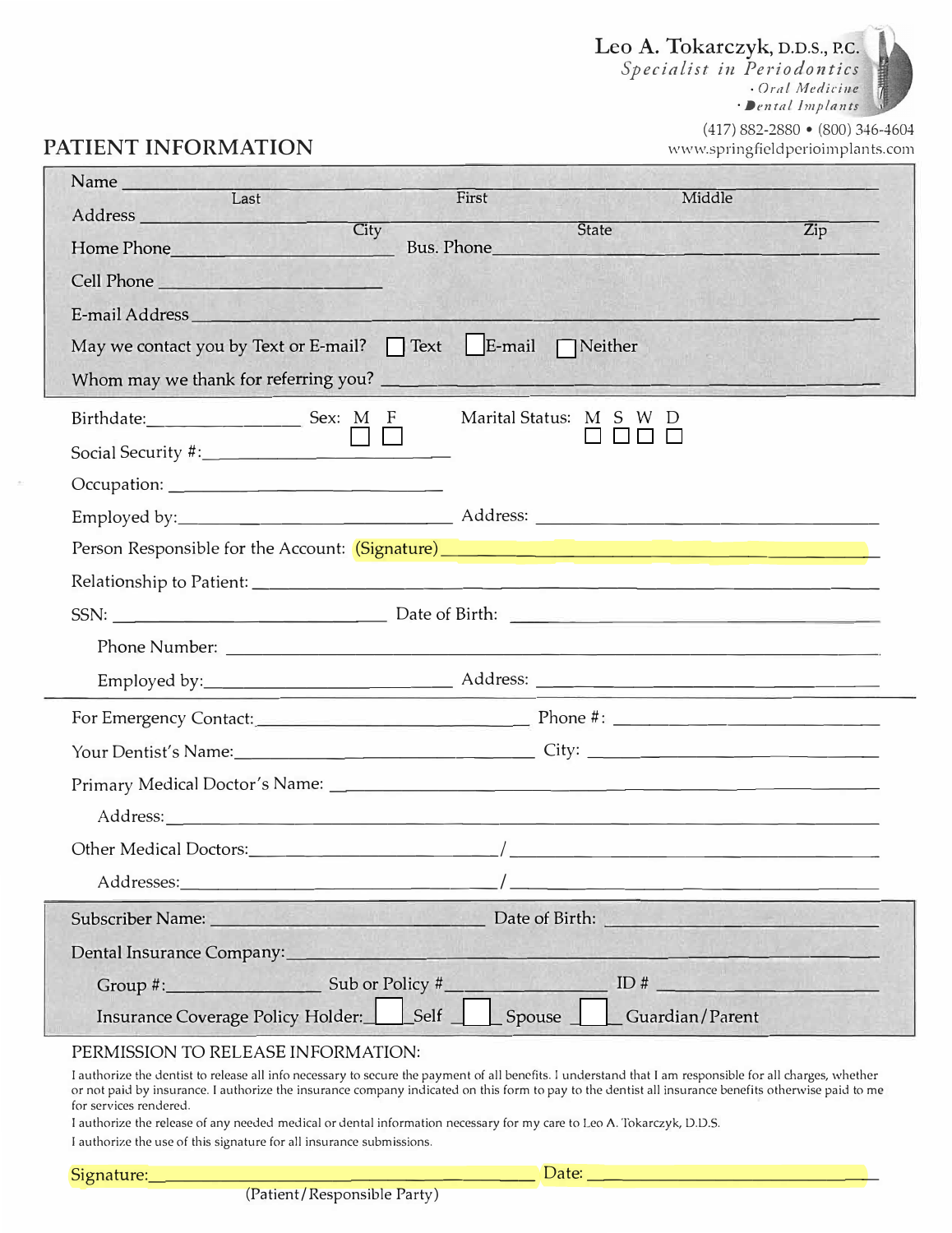Leo A. Tokarczyk, D.D.S., P.C.

*Specialist in Periodontics*  • *Ornl Medicine*

· *Dental !111plnnts*

(417) 882-2880 • (800) 346-4604 www.springfieldperioimplants.com

|    |    | Patient's Name                                                                                | Date of Birth                        |                | Date                                                                                     |                   |
|----|----|-----------------------------------------------------------------------------------------------|--------------------------------------|----------------|------------------------------------------------------------------------------------------|-------------------|
|    |    | Answer all questions by marking Yes $(Y)$ or No $(N)$                                         |                                      |                | All responses are kept confidential                                                      |                   |
|    |    | 1. Are you in good health?                                                                    | Y N                                  | $\mathbf{I}$ . | Diabetes?                                                                                | $\Box$ Y $\Box$ N |
|    |    | 2. Have there been any changes in your general                                                |                                      |                | K. HIV or AIDS?                                                                          | IYI N             |
|    |    |                                                                                               | $\Box_Y \Box_N$                      |                | Heart stents?                                                                            | IY N              |
|    |    | and the property of the control of the control of the control of the control of               |                                      |                | M. Hepatitis?                                                                            | $\prod Y \prod N$ |
| 3. |    | Date of last physical exam ____________________                                               |                                      |                | $Type: \_\_\_\_\_\_\_\_\_\_\_\_\_\_\_\_\_\_$                                             |                   |
| 4. |    |                                                                                               |                                      |                | N. Hypothyroidism?                                                                       | $\Box$ y $\Box$ n |
|    |    |                                                                                               |                                      |                | O. Hyperthyroidism?                                                                      | I Y N             |
| 5. |    |                                                                                               |                                      | P.             | Arthritis?                                                                               | $\Box$ Y $\Box$ N |
|    |    | <u> 1989 - Andrea Britain, amerikansk politik (</u>                                           |                                      |                | Q. Stomach Ulcers or Colitis? _______                                                    | $\Box Y \Box N$   |
|    |    | <u> 1980 - Antonio Alemania, američki profesor († 1901)</u>                                   |                                      |                | R. Gastric Reflux/ GERD?                                                                 | $\Box$ Y $\Box$ N |
|    |    |                                                                                               |                                      | S.             | Frequent Diarrhea/Colitis?                                                               | TYE N             |
|    |    | <u> 1980 - Antonio Alemania (h. 1980).</u>                                                    |                                      | T.             | Glaucoma (open or closed)?                                                               | $\Box$ Y $\Box$ N |
| 6. |    | Are you now under a physician's care for a<br>particular problem?                             | $\parallel$ Y $\parallel$ N          |                | U. Implants placed anywhere in your body<br>(Heart Valve, Pacemaker, Hip, Breast, Knee)? | $\Box Y \Box N$   |
|    |    |                                                                                               |                                      |                | V. Cancer?                                                                               | $\Box Y \Box N$   |
| 7. |    | Have you ever had any serious illnesses,<br>operations, or hospitalizations? If so, describe: | $\Box Y \Box N$                      |                |                                                                                          |                   |
|    |    |                                                                                               |                                      |                | W. Radiation (X-ray) treatment for Cancer?                                               | I YEN             |
|    |    |                                                                                               |                                      |                | X. Chemotherapy?                                                                         | IY N              |
| 8. |    | Height: ____________ Weight: _________                                                        | $Sex: \blacksquare M \blacksquare F$ | Υ.             | Tumor or growth?                                                                         | $\Box Y \Box N$   |
| 9. |    | DO YOU HAVE OR HAVE YOU EVER HAD:                                                             |                                      |                | Z. Any disease, drug, or transplant operation that<br>has depressed your immune system?  |                   |
|    |    | A. Rheumatic Fever or Rheumatic Heart Disease? M N                                            |                                      |                | 10. ARE YOU USING ANY OF THE FOLLOWING?                                                  | $\Box^Y\Box^N$    |
|    |    | B. Congenital Heart Disease?                                                                  | Y N                                  |                | A. Antibiotics                                                                           |                   |
|    |    | C. Cardiovascular Disease (Heart Attack, Heart                                                |                                      |                |                                                                                          | IYI IN            |
|    |    | Trouble, Heart Murmur, Coronary Artery Disease,                                               |                                      |                | B. Anticoagulants (Blood Thinners)                                                       |                   |
|    |    | Angina, High Blood Pressure, Stroke, Palpitations,<br>Heart Surgery, Pacemaker)?              | Y N                                  |                | C. Aspirin or drugs such as Motrin, Aleve,<br>Ibuprofen?                                 | $\Box$ Y $\Box$ N |
|    |    | D. Lung Disease (Asthma, Emphysema, Chronic                                                   |                                      |                | D. High Blood Pressure Medications                                                       | $\Box$ Y $\Box$ N |
|    |    | Cough, Bronchitis, Pneumonia, Tuberculosis,                                                   |                                      | Е.             | Steroids (Cortizone, etc.)                                                               | $\Box Y\Box N$    |
|    |    | Shortness of Breath, Chest Pain, Severe Coughing,<br>COPD, Sleep Apnea)?                      |                                      | F.             | Tranquilizers                                                                            | $\Box$ Y $\Box$ N |
|    |    |                                                                                               | $ Y $ N                              | G.             | Insulin or Oral Anti-Diabetic drugs                                                      | $\Box Y \Box N$   |
|    | E. | Seizures, Convulsions, Epilepsy,<br>Fainting or Dizziness?                                    |                                      |                | H. Digitalis, Inderal, Nitroglycerin or other<br>heart drug                              |                   |
|    | F. | Bleeding Disorder, Anemia, Bleeding Tendency,<br>Blood Transfusion? Do you bruise easily?     |                                      |                |                                                                                          | $\Box^Y\Box^N$    |
|    |    | G. Phlebitis (blood clot)?                                                                    | <b>I</b> N                           | Ι.             | Are you taking or have you ever taken<br>Prolia, Bisphosphonates (Fosamax, Actonel, or   |                   |
|    | Н. | Liver Disease (Jaundice, Hepatitis)?                                                          |                                      |                | Boniva for osteoporosis, or Aredia or Zometa for                                         |                   |
|    | Ι. | Kidney Disease?                                                                               |                                      |                | multiple myeloma, or other cancers), or any other<br>drugs for bone density?             |                   |
|    |    |                                                                                               |                                      |                |                                                                                          | $\Box$ Y $\Box$ N |

Health History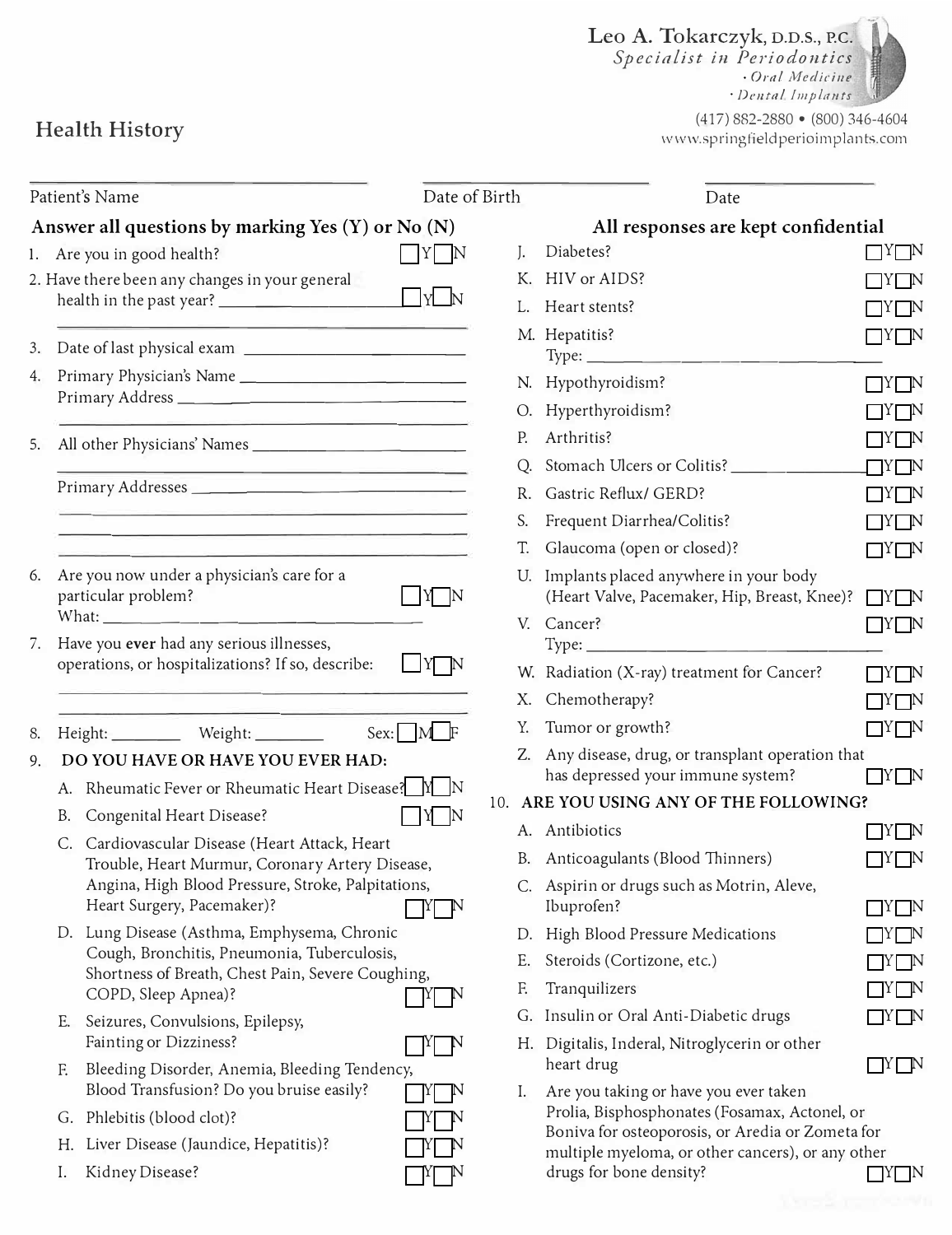$\mathbf{L}$ . Please list any and all medications taken, including prescription medications, over-the-counter medications, herbal or holistic remedies, vitamins or minerals:

#### **11. ARE YOU ALLERGIC TO OR HAVE YOU HAD AN ADVERSE REACTION TO:**

| A. Local Anesthesia (Novacaine, etc.)              | TY∏N              |
|----------------------------------------------------|-------------------|
| B. Penicillin or other antibiotics?                | $ Y $ $ N$        |
| C. Sedatives, Barbiturates?<br>Name: $\sqrt{2\pi}$ | $\Box$ Y $\Box$ N |
| D. Aspirin or Ibuprofen?                           | $\Box Y \Box N$   |
| E. Codeine or other pain medications?              | $\Box Y \Box N$   |
| F. Latex or Rubber Products?                       | $\Box$ Y $\Box$ N |
| G. Any anaphylaxis reactions?                      | 1Y⊟N              |
| H. Other allergies, or reactions? Please list:     |                   |
|                                                    |                   |

12. Do you smoke, chew, or use any of the following: tobacco, marijuana, cannabis, vaping? How much per day?  $\Box Y \Box N$ 

- 13. Is there any past history of Alcohol or Chemical Dependency or Emotional Disorder that may affect the care we provide you? Y N
- 14. Have you had any serious problems associated with any previous dental treatment?  $\Box$   $Y \Box N$
- 15. Have you or an immediate family member had any problem associated with intravenous anesthesia?  $\Box Y \Box N$
- 16. Do you have any other disease, condition, or problem not listed above that you think the doctor should know about?  $\Box Y \Box N$ What:

## 17. **FOR WOMEN ONLY:**

- A. Are you pregnant, or **is there any chance** you might be pregnant?  $\Box$  Y N
- B. Are you nursing?  $\Box$   $Y\Box N$
- **C.** If **you are using Oral Contraceptives,** it is important that you understand that antibiotics (and some other medications) may interfere with the effectiveness of oral contraceptives. Therefore, you will need to use mechanical forms of birth control for one complete cycle of birth control pills, after the course of antibiotics or other medication is completed. Please consult with your physician for further guidance.

**I grant authority to Dr. Tokarczyk to perform treatment involving administration of local anesthetic medications, and dental procedures that may be necessary.** 

**I authorize the release of any needed medical or dental information necessary for my care to Leo A. Tokarczyk, D.D.S.** 

**I understand the importance of a fully accurate Health History to assist the doctor in providing the best care possible. I have had the opportunity to discuss my Health History with my doctor and will promptly report any changes.** 

**Date Signature of Person Completing Health History Doctor's Initials** 

**Print Name** 

**do not sign below line unless this is an update** 

Medical Update: I have read my Health History dated \_\_\_\_\_\_\_ and confirm that it adequately states past and **present conditions.** 

**I grant authority to Dr. Tokarczyk to perform treatment involving the administration of local anesthetic, medications, and dental procedures that may be necessary.**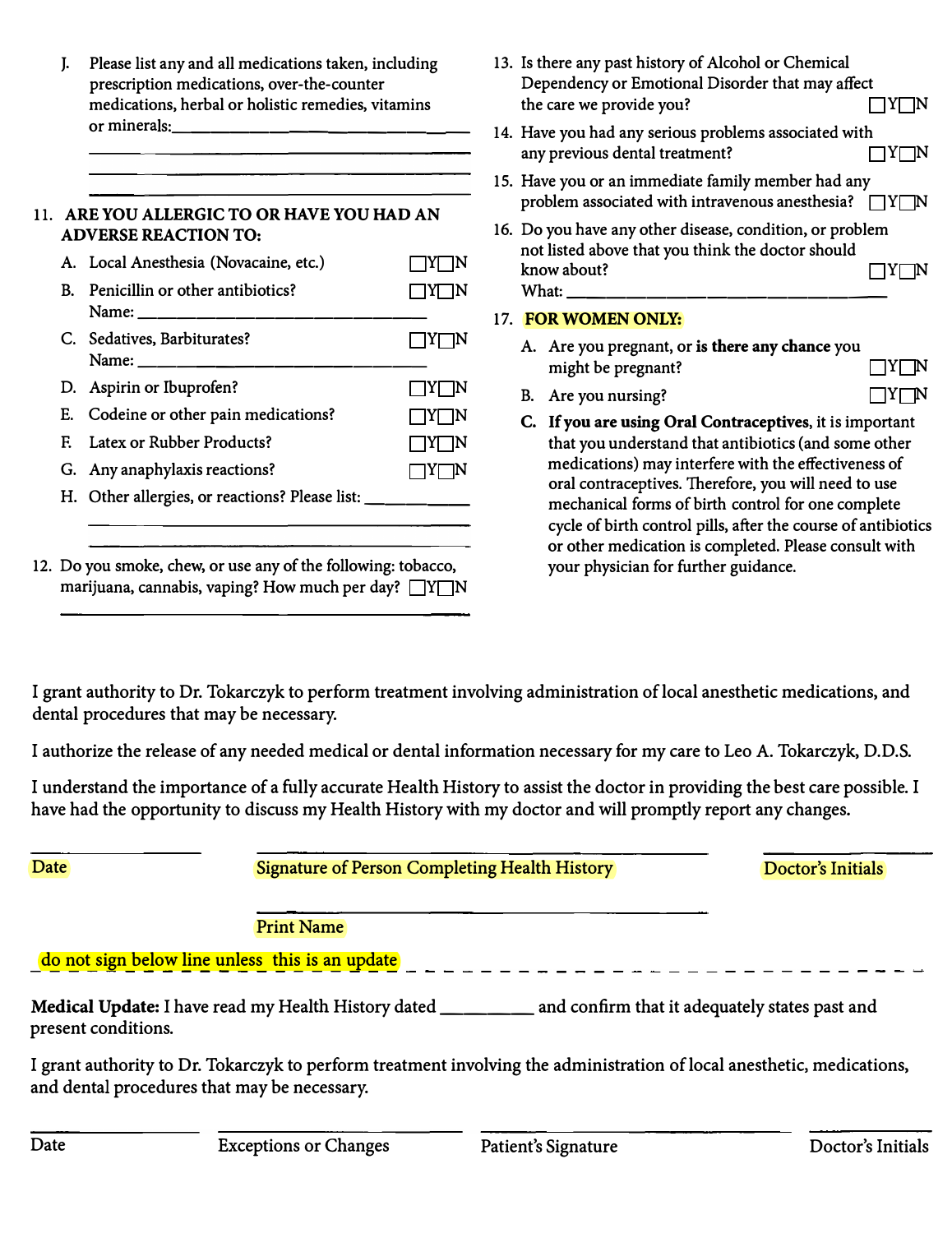# **DENTAL HISTORY**

|                                      |    | Patient's Name                                                                                                        |
|--------------------------------------|----|-----------------------------------------------------------------------------------------------------------------------|
|                                      |    |                                                                                                                       |
|                                      |    |                                                                                                                       |
| Check Yes or No                      |    |                                                                                                                       |
|                                      |    |                                                                                                                       |
| $Yes$ No                             | 2. | Have you been having problems in a specific area of your mouth? Where?                                                |
| Yes<br>$\overline{\rm No}$           | 3. | Has fear of discomfort kept you from regular dental visits?                                                           |
| $\overline{\phantom{a}}$ Yes<br>No   | 4. | Do your gums bleed frequently?                                                                                        |
| <b>Yes</b><br>No                     | 5. | Do you floss daily?                                                                                                   |
| $\vert$ Yes $\vert$ No               | 6. | Are you troubled with bad breath?                                                                                     |
| <b>Yes</b><br><b>No</b>              | 7. |                                                                                                                       |
| Yes No                               | 8. |                                                                                                                       |
| $\blacksquare$ Yes $\blacksquare$ No | 9. | <u> 1990 - Carl Maria Barat, amerikan mengang pada salah salah salah bagi dalam bagi dalam bagi dalam bagi dalam </u> |
| Yes<br>No                            |    |                                                                                                                       |
| Yes<br>N <sub>0</sub>                |    | 11. Do you clench or grind your teeth? When? ___________________________________                                      |
| Yes [<br>No                          |    | 12. Do your jaws "pop" or "lock" when opening your mouth? Any pain? ________________________________                  |
| $Yes$ No                             |    | 13. Do you have severe nasal congestion?                                                                              |
| Yes<br>No                            |    | 14. Do you have severe sinus disease?                                                                                 |
| Yes<br>No                            |    |                                                                                                                       |
| Yes<br>N <sub>o</sub>                |    | 16. Have you ever had:                                                                                                |
|                                      |    |                                                                                                                       |
|                                      |    | Oral surgery? Type?                                                                                                   |
|                                      |    |                                                                                                                       |
|                                      |    |                                                                                                                       |
| Yes No                               |    |                                                                                                                       |
|                                      |    | <u> 1989 - Johann John Stone, mensk politik en og senere og senere og senere og senere og senere og senere og s</u>   |
| No<br>Yes                            |    |                                                                                                                       |
|                                      |    | <u> 1980 - De Brazilia e Santa Carlos de Santa Carlos de Santa Carlos de Santa Carlos de Santa Carlos de Santa C</u>  |
| No<br>$Yes \mid$                     |    |                                                                                                                       |
|                                      |    | <u> 1980 - Jan Berlin, amerikan berlindar (h. 1980).</u>                                                              |



4777 South National• Springfield, MO 65810 P 417-882-2880 • F 417-882-1440 www.springfieldperioimplants.com